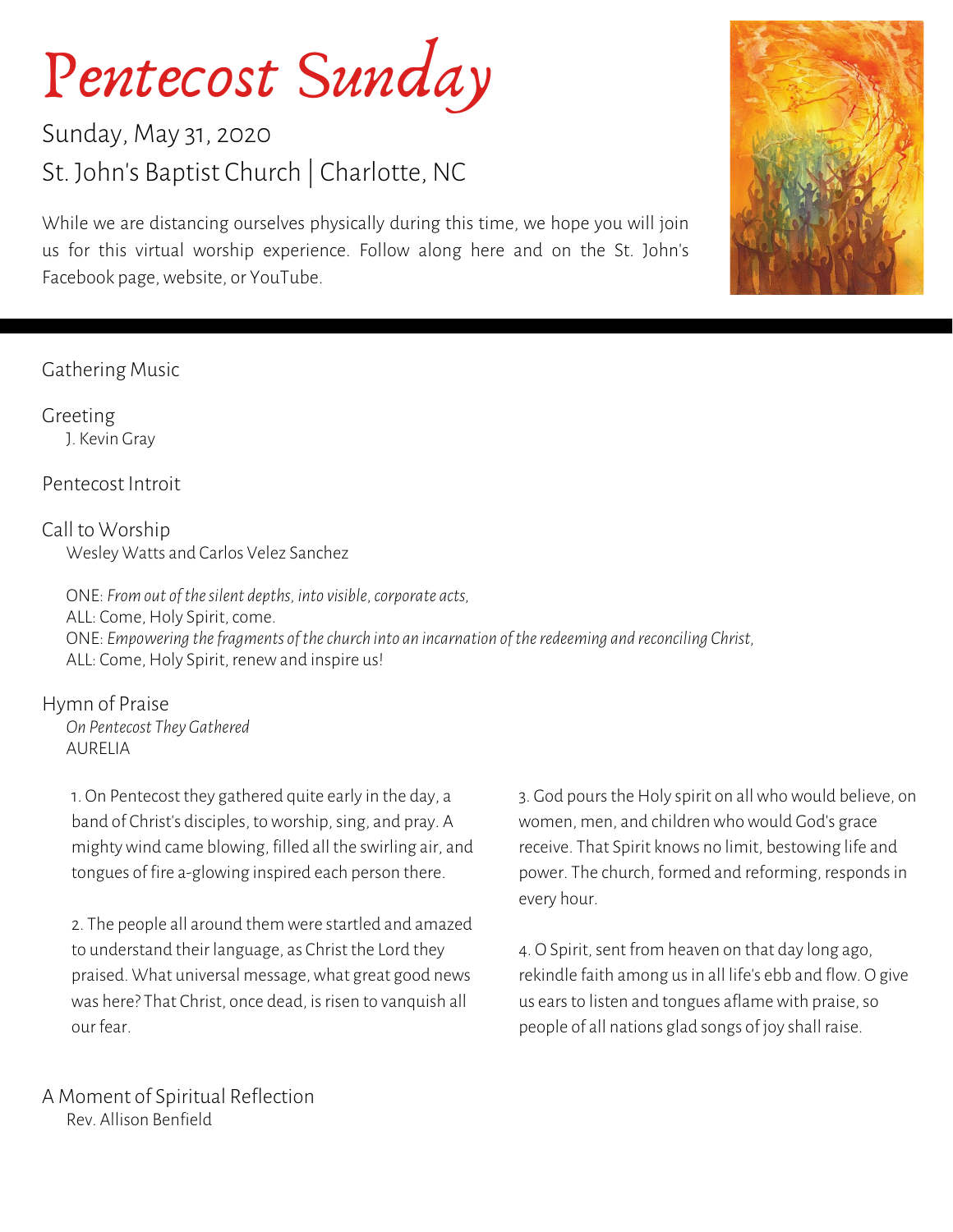#### Reading from the Book of Acts

Natalie Bailey, reader Acts 2:1-12

When the day of Pentecost had come, they were all together in one place. And suddenly from heaven there came a sound like the rush of a violent wind, and it filled the entire house where they were sitting. Divided tongues, as of fire, appeared among them, and a tongue rested on each of them. All of them were filled with the Holy Spirit and began to speak in other languages, as the Spirit gave them ability. Now there were devout Jews from every nation under heaven living in Jerusalem. And at this sound the crowd gathered and was bewildered, because each one heard them speaking in the native language of each. Amazed and astonished, they asked, "Are not all these who are speaking Galileans? And how is it that we hear, each of us, in our own native language? Parthians, Medes, Elamites, and residents of Mesopotamia, Judea and Cappadocia, Pontus and Asia, Phrygia and Pamphylia, Egypt and the parts of Libya belonging to Cyrene, and visitors from Rome, both Jews and proselytes, Cretans and Arabs—in our own languages we hear them speaking about God's deeds of power." All were amazed and perplexed.

ONE: *Thisisthewrittenword of God forthe people of God.* ALL: Thanks be to God!

Hymn of Renewal *Spirit oftheLiving God*

.<br>Donna and Ken Scott, soloists

Spirit of the living God, fall afresh on me. Spirit of the living God, fall afresh on me. Melt me, mold me, fill me, use me. Spirit of the living God, fall afresh on me.

#### Spoken Meditation

"Not only is the presence of God in Jesus Christ to be experienced occasionally, the indwelling of Christ is to become the shaping power of our lives."

- Maxie Dunnam

#### Sung Meditation

Breathe on me, breath of God, fill me with life anew. That I may love what Thou dost love, and do what Thou wouldst do.



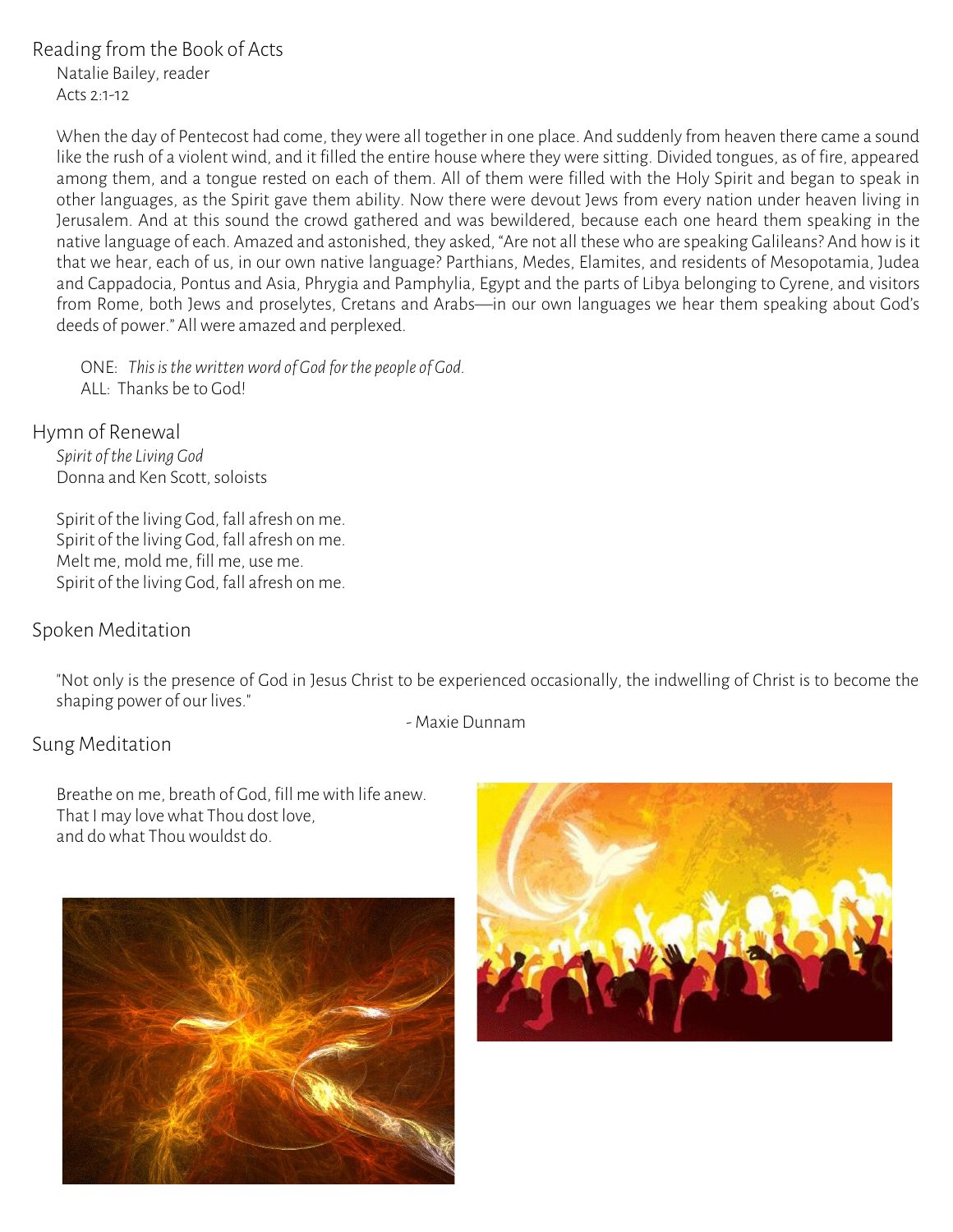The Church at Prayer and the Lord's Prayer

Rev. Dennis W. Foust, PhD

Our Father, who art in heaven, hallowed be Thy name. Thy kingdom come, Thy will be done, on earth as it is in heaven. Give us this day our daily bread. And forgive us our debts, as we forgive our debtors. And lead us not into temptation, but deliver us from evil: For *Thineisthe kingdom and the power and the gloryforever. Amen.*

#### Prayer Concerns

Andrew Adair, Emily Batts, Byron Bullard, Mary Chilton (mother of Amy Chilton), Carol Drye, Teri Franklin, Don Furr, Camille Green, Polly Hull, Maddie and Domhnall Minogue and baby Cian, Gene Poole, Elma Thomas, Alison Zieglmeier (daughter of Ken and Donna *Scott); ParkerJackson, military; Chip Wilson, assigned to the Pentagon for COVID-19*

*Sympathyto JamesLaney and Elizabeth Laneyin the passing of James's aunt and Elizabeth'ssister, FrancesJ. Cope, on Friday, May 22, atthe age of 95.*

*Sympathyto Lindsay and Chip Wilson in the deaths ofLindsay's paternal grandmother, Joyce Whitmire, Ed's mother, and her maternal grandfather, Marcia'sfather,within a fewdays of one another. Sympathy also to Parker and Whitin theloss oftwo great-grandparents.*

#### Offertory Anthem

*Gracious Spirit, Dwellwith Me* arr. K. Lee Scott St. John's Chancel Choir

1. Gracious Spirit, dwell with me, I would gracious be; help me know Thy grace to see, I would be like Thee; and, with words that help and heal, Thy life would mine reveal; and, with actions, bold and meek for Christ my Saviorspeak.

2. Truthful Spirit, dwell with me, I would truthful be; help me now Thy truth to see, I would be like Thee; and, with wisdom kind and clear, Thy life in mine appear; and, with actions sisterly, speak Christ's sincerity.

3. Holy Spirit, dwell with me, I would holy be; show Thy mercy tenderly, make me more like Thee; separate from sin I would and cherish all things good, and whatever I can be give Him who gave me Thee.

4. Mighty Spirit, dwell with me, I would mighty be, help me now Thy power to see, I would be like Thee; 'gainst all weapons hell can wield, be Thou my strength and shield; let Thy word my weapon be, Lord, Thine the victory.

#### Special Music

The Sam Family from Together in Christ International Ministries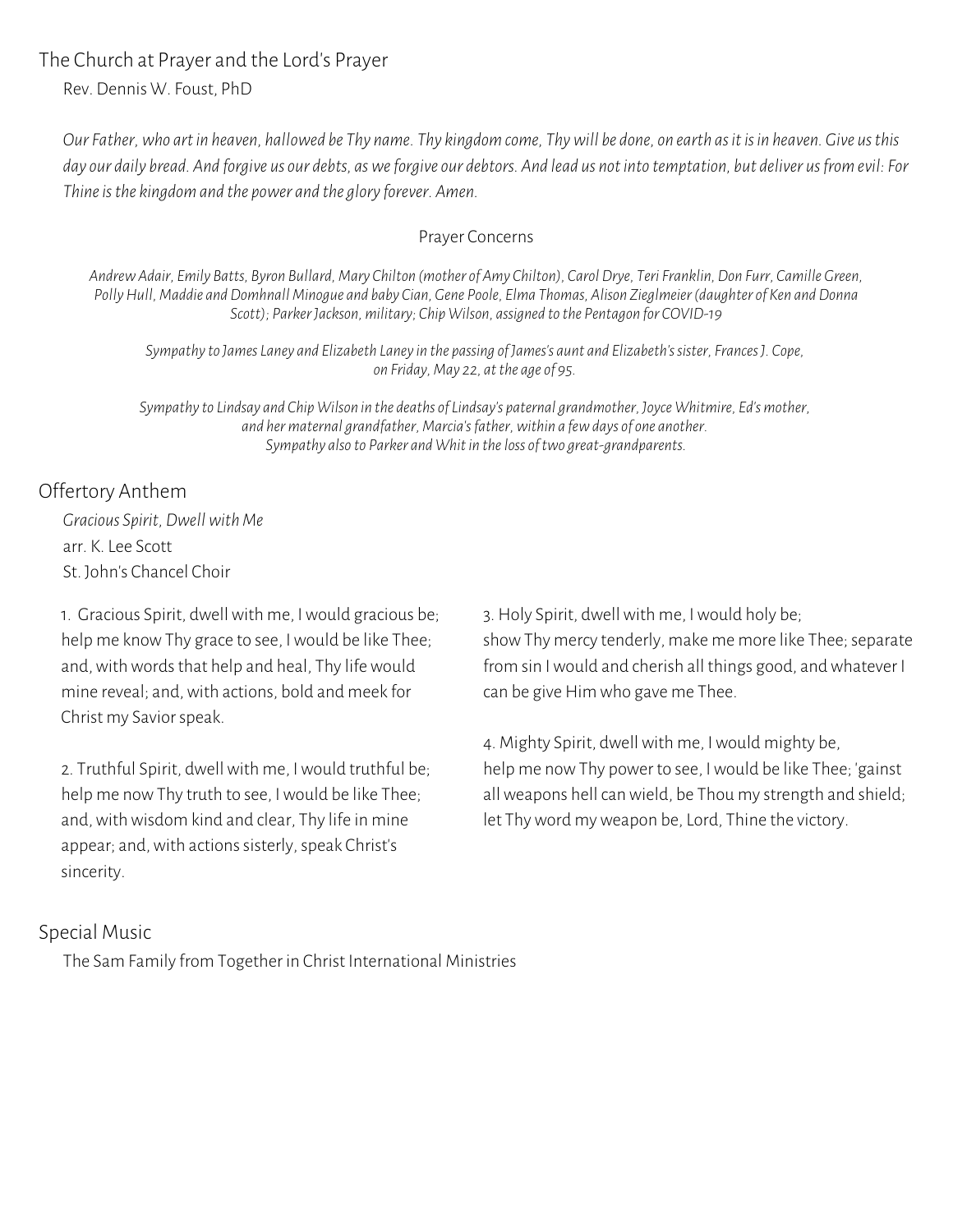#### Hymn

*God of Grace and God of Glory* REGENT SQUARE

1. God of grace and God of glory, on thy people pour thy power; crown thine ancient church's story; bring its bud to glorious flower. Grant us wisdom, grant us courage, for the facing of this hour, for the facing of this hour.

4. Set our feet on lofty places; fill our livesthat we may be strengthened with all Christlike graces pledged to set all captives free. Grant us wisdom, grant us courage, lest we fail our call to from thee, lest we fail our call from thee.

#### Theological Reflection

*What Can You Dowith This Power?* Dr. Foust

#### Hymn of Discipleship

*Wake,the Dawn IsNowFull Rising* HYMN TO JOY

1. Wake, the dawn is now full rising, by the Spirit we are roused; seeing, touching, hearing, feeling, Christ's new life in us is housed. Alleluia! Praise the Spirit who for earth a church designs. Alleluia! Praise the prophets who forenamed these holy times.

3. Rest while evening shadowslengthen; God's own church is now full born. Know the peace by Spirit given, share the hush of pilgrims worn. Alleluia! God, we wonder at your greatness still untold. Alleluia! Awed, we ponder all your gifts that still unfold.

#### Called Church Conference

Presented by Search Task Force

Link to vote yes or no on new candidate for Minister for Youth and Young Adults: [https://forms.office.com/Pages/ResponsePage.aspx?id=x8msOcY-yUKdeA7sAmnXI2n4-](https://forms.office.com/Pages/ResponsePage.aspx?id=x8msOcY-yUKdeA7sAmnXI2n4-1vgLOtBjzNe1KDsxFJUMzRUTjhDUUlSU1RZWUhJNkhRQkRWQldWMy4u) 1vgLOtBjzNe1KDsxFJUMzRUTjhDUUlSU1RZWUhJNkhRQkRWQldWMy4u

Commissioning the Scattered Church Rev. Lee Gray

Postlude *Trumpet Tune* by Gordon Young J. Noel Lance

5. Save us from weak resignation to the evils we deplore; let the search for thy salvation be our glory evermore. Grant us wisdom, grant us courage, serving thee whom we adore, serving thee whom we adore.